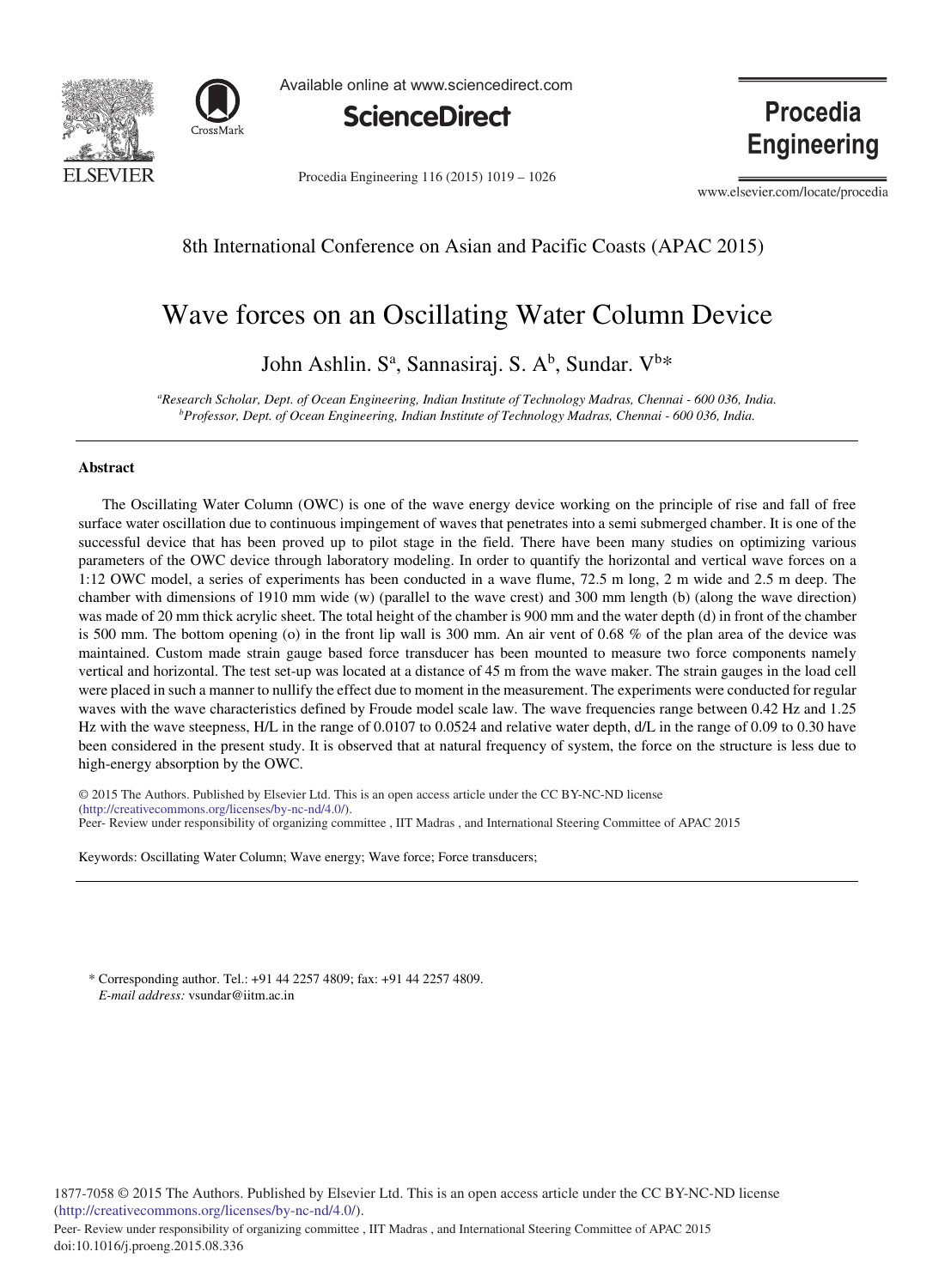## **1. Introduction**

Among the renewable energy resources, Ocean energy is the one, in abundance around the globe. The Ocean wave energy in the form of surface gravity waves, are formed due to the imbalance between gravitational force and shear due to wind. As the waves travel from deep to shallower water region, certain amount of energy (potential energy + kinetic energy) dissipates, particularly in the breaking zone. The level of dissipation as well as an increase in its amount depends on several parameters, of which, the most important being the seabed friction, bathymetry, and presence of obstructions. Nevertheless, the wave power available in the near shore is quite enough to produce electricity and it is directly proportional to the square of the amplitude of the wave and its wavelength.

Takahashi et al., (1988) defined the development of wave energy extracting caisson breakwater in Japan. The wave energy extracting device is combined in the form of air chamber attached with an ordinary caisson. The dynamic pressure excited on the sloped front wall well compared with the theory of Goda (1985). The sliding tests on the caisson breakwater proved that sloped front wall have a higher stability than the other caisson types tested. It was inferred by Malmo and Reitan (1985) that the natural frequency of an OWC system primarily depends on its front lip depth. McIver and Evans (1988) observed that the reaction of OWC system depends on the extent of the dynamic pressure and its excitation period, whereas, Zheng et al., (1989) proved that flared harbour walls in an OWC enhanced its efficiency compared to the one with rectangular walls. Muller and Whittaker (1993) tested a 1:36 physical model of the Isle of Islay to obtain the wave-induced pressures on the lip wall. It was observed that the suggestions given by the Coastal Engineering Research Center (CERC 1984) for the estimation of design pressures were conservative. Jayakumar (1994) conducted experimental study on OWC caisson model and found that the wave forces on OWC caisson model were less than the conventional rectangular caisson when air damping inside the OWC model maintained is less.

Evans and Porter (1995) considered the air chamber length (b), water depth (d) and the submergence of lip wall (s) to be the main parameters dictating the efficiency of an OWC. It was interfered that for lower values of the ratio, b/d, the behavior of fluid is like a rigid body inside the OWC chamber. It was also reported that for higher values of s/d, the frequency band of efficiency was becoming narrow. In this study, the thickness of lip wall was not considered. Through a detailed experimental study on OWC, Thiruvenkatasamy and Neelamani (1997) found that an increase in wave steepness causes a decrease in its performance in terms of its efficiency and for a/A (ratio of air hole area (a) to plan area (A)) larger than 0.81 %, a considerable reduction in energy absorption capability of the device was reported. Tseng et al., (2000) reported that the experimental investigation on multi-resonant oscillating water column yields only 28.5 % of efficiency because of high-energy loss. Wang et al. (2002) studied analytically and experimentally the change in bottom slope in front of the shoreline mounted OWC model and observed that an increase in the slope of the bottom leads to a shift in the capture-width ratio at lower frequencies. The thickness of the front wall did not have any influence on energy conversion capacity of the device as is claimed by Thomas et al. (2007) through an experimental study.

Sundar et al. (2010) presented a comprehensive review on the possible approaches that can make use of the OWC as part of breakwaters and coastal defense systems for the harbour formation. The concept of integration of OWC with breakwaters that can reduce the total cost significantly to bring forth economic security in project planning was highlighted. Zhang et al. (2012) observed that the efficiency of OWC centred on a resonant frequency. This clearly shows the importance of phase lag between the dynamic excitation pressure and the corresponding air pressure being developed. Wilbert et al., (2013) have considered the parameters such as water depth inside the wave energy converter (d) and opening in the bottom of the wave energy converter (o) and, found that effective energy conversion capacity of OWC was found to be increasing with an increase in its bottom opening, o/d. It reached a maximum efficiency of 94 % closer to the natural frequency for  $\omega/d = 0.80$ . However, at the same time, the peak efficiency was found to shift towards the higher frequency with an increase in opening depth. Recently, the chamber bottom profile configuration (i.e., Flat, Circular curve, Slope 1 in 1 and Slope 1 in 5 bottom profiles) has been optimized by Sundar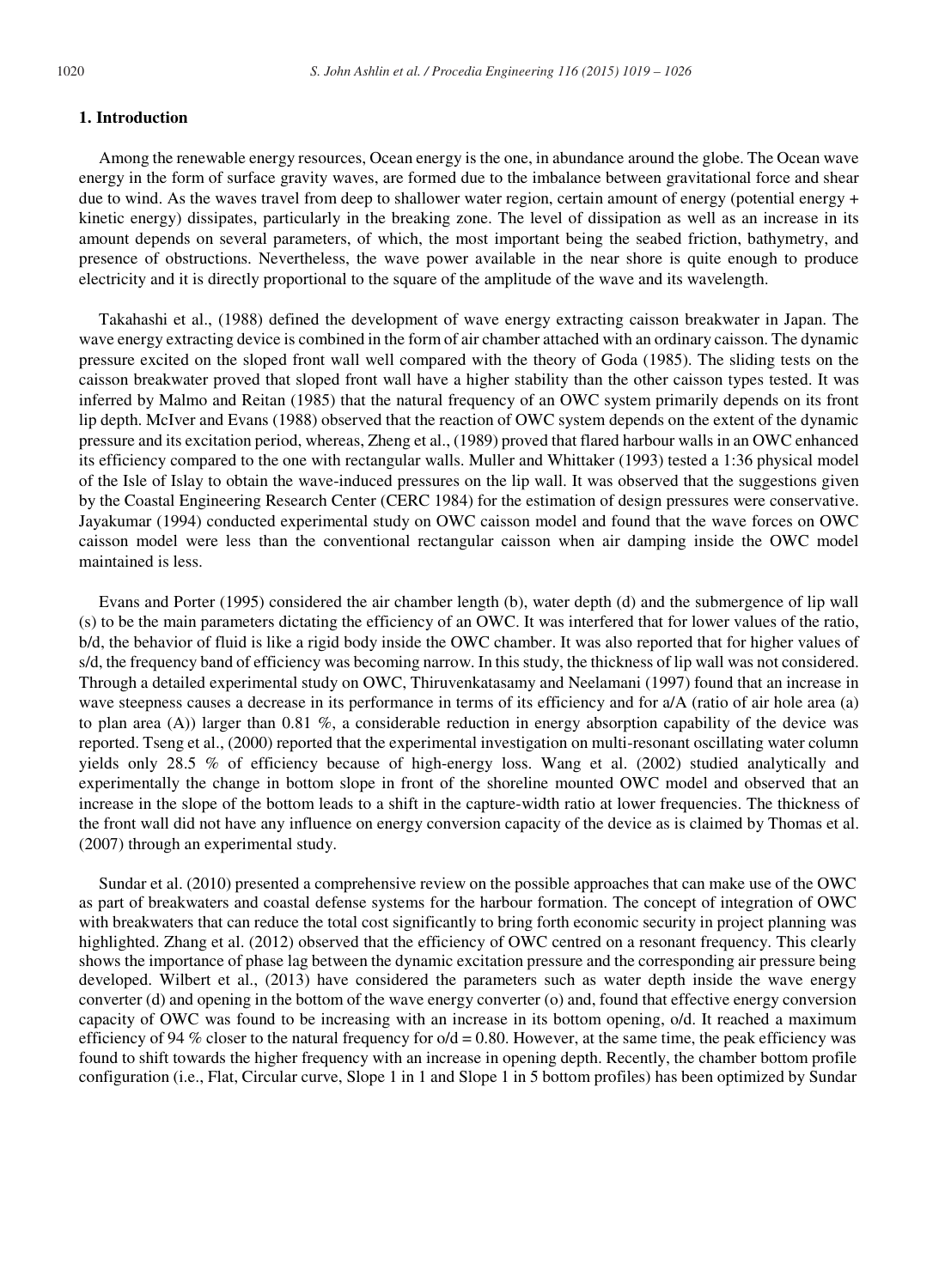et al.  $(2014)^1$ . It was concluded that the circular curve bottom profile is more efficient in terms its hydrodynamic performance, i.e. wave amplification factor inside the chamber, hydrodynamic efficiency and front wall outside pressure compare to other bottom profiles tested. For designing the components of an optimized circular curve bottom profile OWC device, the magnitude of wave loads dictates the design criteria. The unavailability of welldefined empirical methods to find the wave force estimation on OWC is forcing to find the wave force through experimental study. Hence, in the present study, an attempt is made to estimate the wave forces on a circular curve bottom profile OWC through experimental study which will be useful in designing its components. The details of the dimensions of the OWC model, experimental model set-up, wave characteristics, experimental procedure, results and discussion are reported in this paper.

#### **2. Experimental setup**

In this paper, an experimental study on Circular curve bottom profile OWC exposed to the action of regular waves has been carried out in a wave flume of 72.5 m length, 2 m width and 2.5 m depth is discussed. The flume is equipped with a wave maker capable of operating in piston and hinged mode in order to generate both shallow and deep water waves. A parabolic perforated beach on the other end is capable of absorbing energy in the generated waves up to about 90 %. The models were kept at 45 m away from the wave maker. The models were made-up of acrylic sheets of 20 mm thickness. An inner-to-inner dimension of a chamber was 1.91 m x 0.3 m and the height of the model was about 0.9 m with a front lip wall of 0.6 m depth and 0.3 m water inlet to a chamber from the bottom of a chamber. The custom made two component (vertical and horizontal) force transducers were used to measure the wave force acting on the structure. The two (vertical and horizontal) full bridged strain gauges were placed on each force transducer in such a manner to nullify the effect due to moment in the measurement.

The OWC model was fixed rigidly with the two force transducers connected at 1/3 and 2/3 of width of the flume and model was rigidly supported on a steel frame arrangement to capture the true wave force acting on the structure. To avoid transferring of wave forces to the wave flume walls, a clearance between OWC model and side walls of 25 mm and between the bottom of the OWC model to the wave flume bottom surface of 70 mm were maintained. There was a false bottom surface of thickness 90 mm provided in front of the OWC model for a length of 30 m from the OWC model towards wave maker to avoid direct wave penetration under the OWC model due to clearance provided of 70 mm between OWC model and wave flume bottom surface within an addition of 20 mm given for thickness of the model. The experimental model setup inside the wave flume is shown in Fig. 1a. The force transducer arrangements fixed to the OWC model is shown in Fig. 1b.

The details of the OWC model in plan and sectional elevation with circular curve bottom of radius 300 mm are shown in Fig. 2. The experiments were carried out with an air vent as 0.68 % of plan area of the air chamber. Three wave probes, one at a distance of 7 m from the wave maker  $(\eta_1)$  and the other two at 5 m  $(\eta_2)$  and 5.31m  $(\eta_3)$  from the model were used to measure the wave elevations. Five run-up (Ru) probes were used to measure the sloshing node, water level rise and fall inside the chamber. Four Pressure transducers facing the waves (Pout) fixed at various level were used to register the pressure variations on the front wall. On the rear side  $(P_{in})$  of OWC model, two pressure transducers were fixed to measure the pressure variation inside the chamber. The air pressure inside the chamber of OWC model was measured with a pressure sensor on top  $(P_{air})$ . In essence, seven pressure signals, five run-up signals, incident water wave elevation, two wave probes for to measure reflection from the model and four strain measurements (two load cell), thus in total 19 channels of signatures were simultaneously acquired with a sampling interval of 0.02 s for further processing of the signals from the measurements. In this paper, the effect of wave steepness, H/L and relative water depth, d/L on the wave force acting on the OWC model are studied.



Longitudinal Section

Waya anarow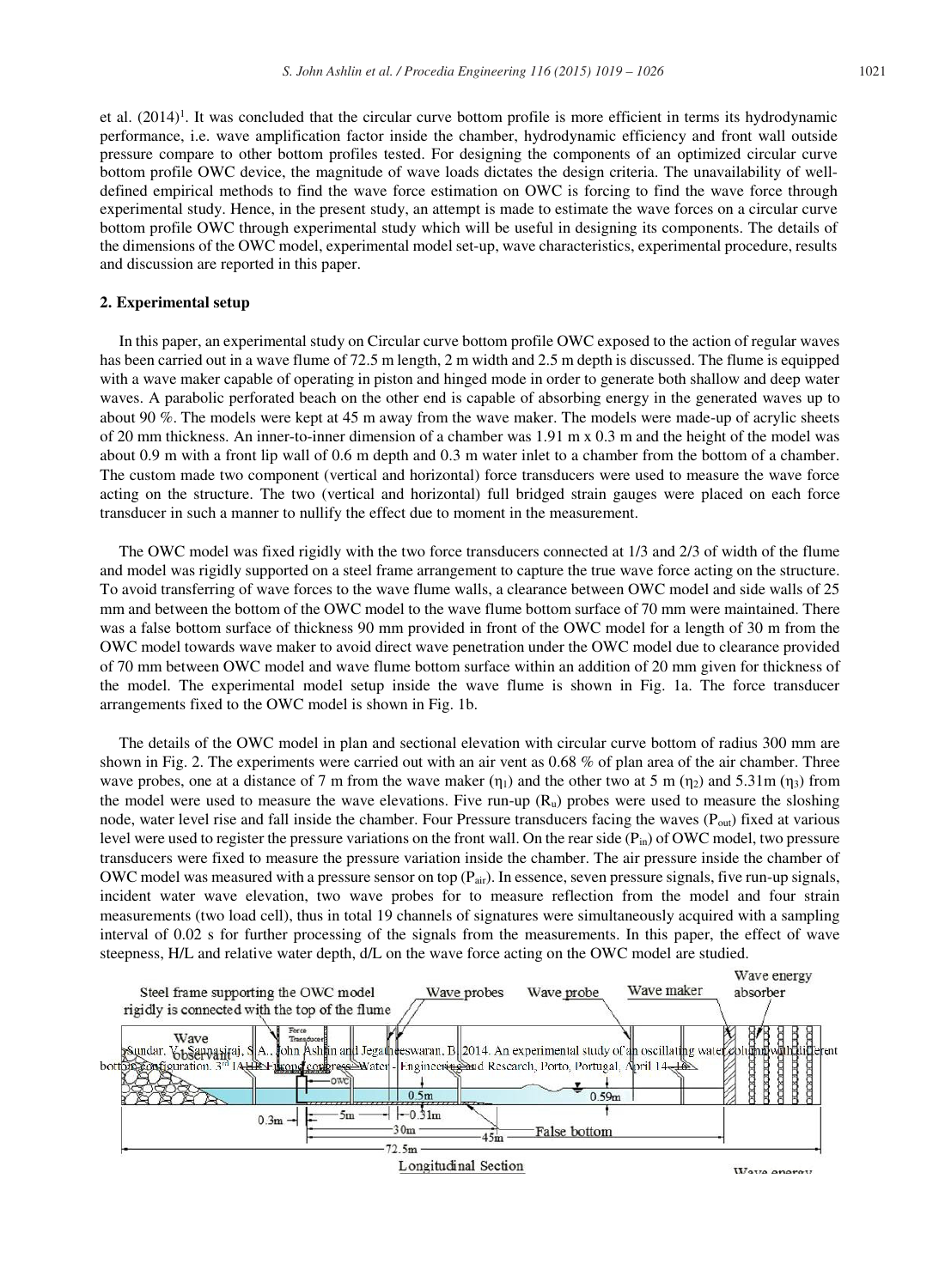

Fig. 1a. The experimental model setup inside the wave flume.

Fig. 1b. The force transducer arrangement details.

# **3. Results and Discussion**

The measured peak wave forces on the OWC model are normalized by dividing by  $\rho gwd*(H/2)$  and is defined as  $F^p$ , which is given below,

 $F^{\text{p}}_{*} = F^{\text{p}}_{\text{V}}$  or  $F^{\text{p}}_{\text{H}} / (\text{pgwd} * (\text{H}/2))$  (1)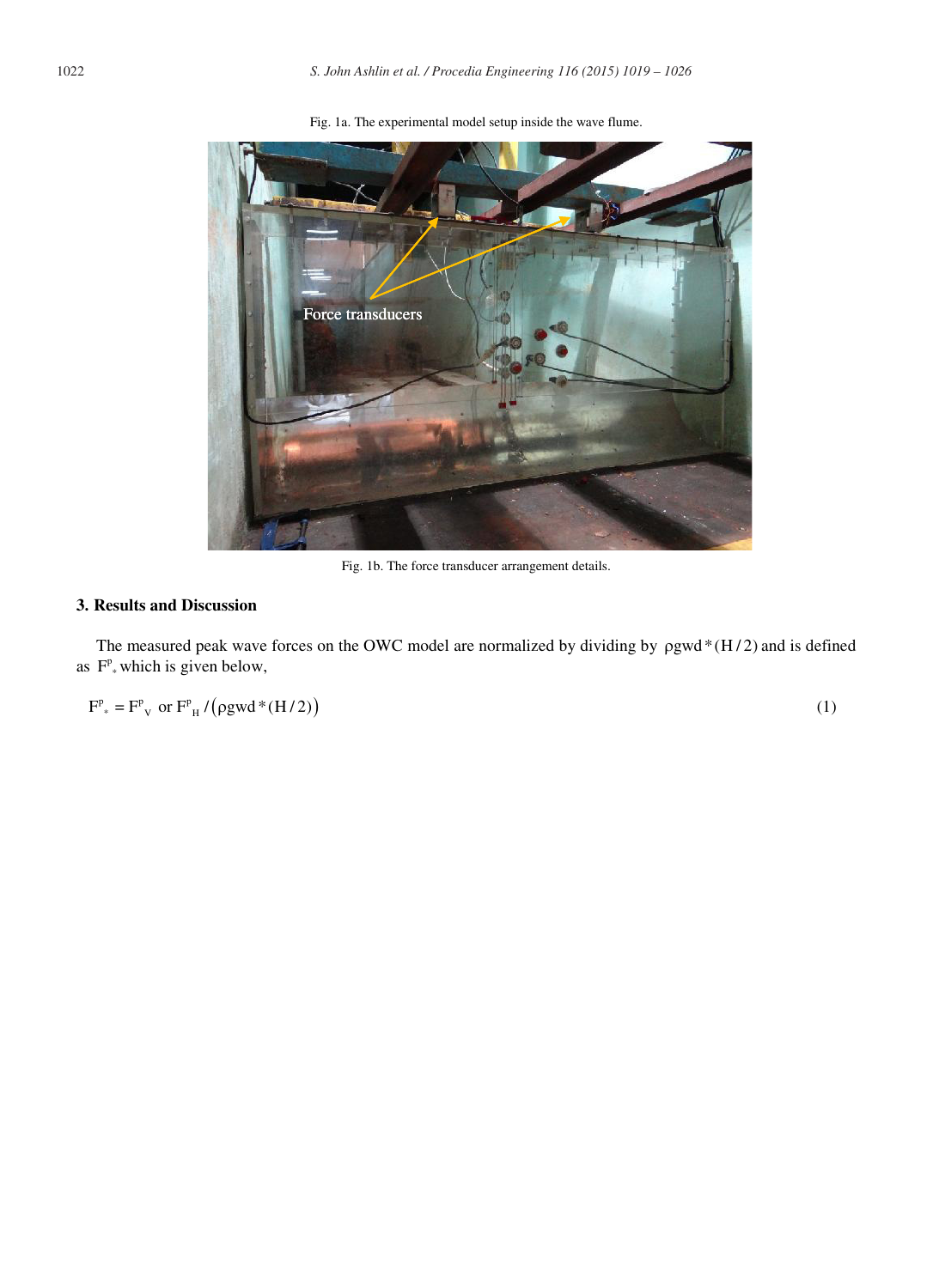Wherein, '\*' denotes horizontal peak wave force,  $F_H$  or vertical peak wave force,  $F_V$ ,  $\rho$ : mass density of fluid, g: gravitational acceleration, w: width of the OWC model, d: water depth inside the OWC chamber, H: wave height. The normalized force coefficients were used to study the effect of different wave steepness range on wave force which acting on the OWC model.



Fig. 2. Dimensional details of OWC

Typical time histories of wave surface elevations ( $\eta_1$ ,  $\eta_2$  and  $\eta_3$ ), vertical wave force (F<sub>V</sub>) and horizontal wave force  $(F<sub>H</sub>)$  measured in the OWC with the circular curve bottom subjected to regular waves of  $H/L=0.0302$  and d/L=0.5018 are projected in Fig. 3. It is clearly seen that the horizontal wave force acting on the OWC structure is more than twice that of vertical wave force acting on the structure.



Fig. 3. Typical time histories of (a)  $\eta_1$ , (b)  $\eta_2$ , (c)  $\eta_3$ , (d) F<sub>V</sub>, (e)  $F_H$  circular curve bottom OWC. (H/L=0.0302 and d/L=0.5018)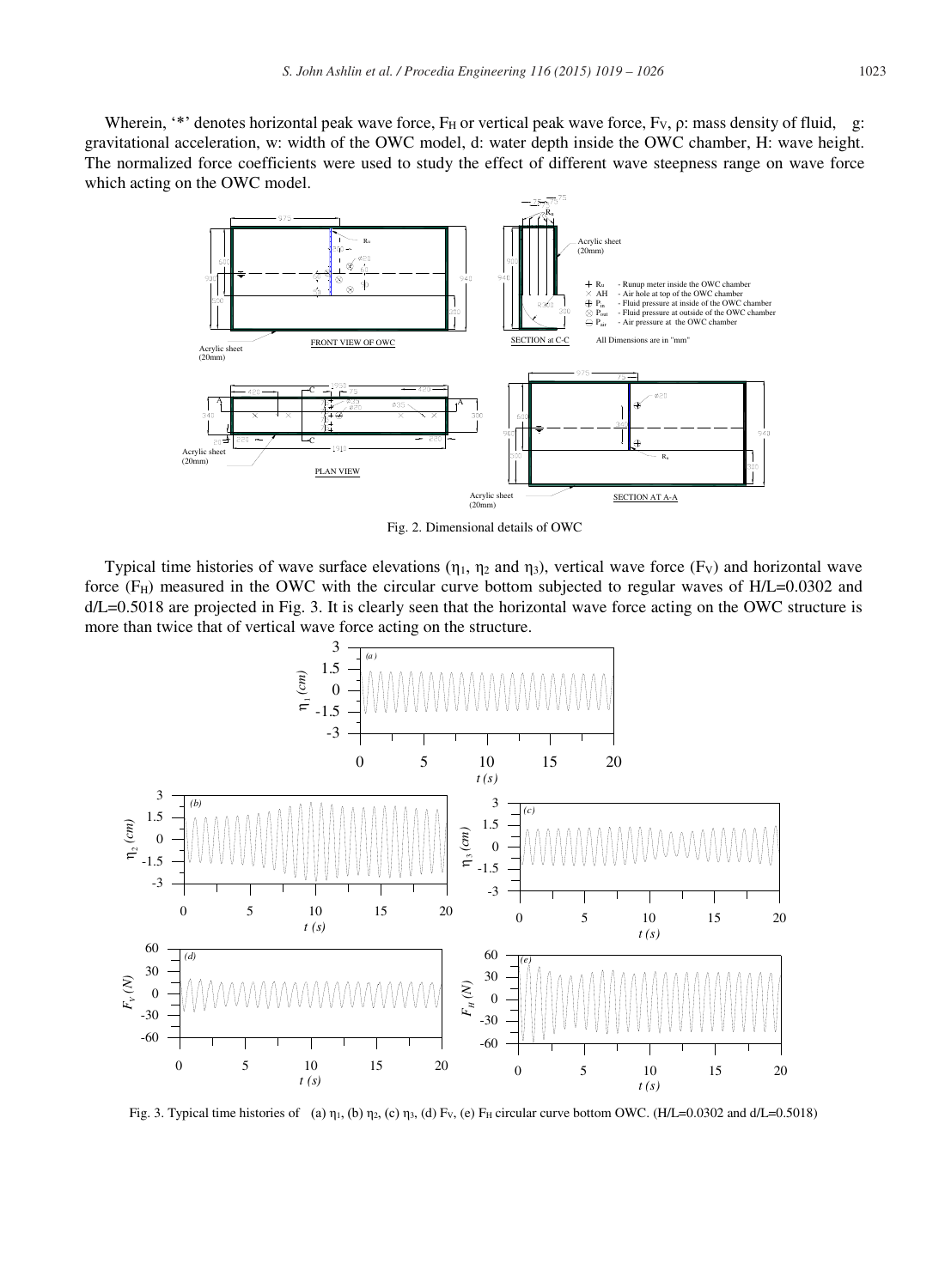The OWC caisson model is not symmetrical about its transverse axis and hence, the force acting towards the shore (positive force) different from this likely to be from that acting towards the sea (negative force). As one would expect the seaward force to be more, the results only for positive peaks of both the horizontal and vertical force components alone are reported.

The variation of  $F_{y}^{p}$  on the OWC model for the different range of H/L is shown in Fig. 4. From the results, clearly demonstrate that the  $F_{v}^{p}$  increases with an increase in H/L. The trend in its variation is found similar for all three range of H/L tested.



Fig. 4. Variation of normalized vertical peak wave force with d/L (for different H/L range)

 $F_{v}^{v}$  is increases up to d/L of 0.16 for all the different ranges of H/L considered. Further, increase in d/L leads to a reduction in the force, the rate of reduction being quite high for the least H/L tested. It was reported by Sundar et al., (2014) that the maximum absorption of the incident wave energy takes place when d/L is around 0.131 and the present investigations show that around the same d/L the vertical force is found to be less. The results also indicate that effect of non-linearity on the vertical forces dominates for d/L greater than 0.16. The above said results need to be verified with numerical predictions which are in progress.

The variation of  $F_{\mu}^{\rho}$  on OWC model for the different range of H/L is shown in Fig. 5. The results show that the trend in the variation of  $F_{H}^p$  with d/L is found to be similar to the variation of  $F_{V}^p$  as explained earlier. Except for d/L of about 0.19, the non-linearity in the case of horizontal force is found to be much less than that found in the variation of vertical forces. As the structure herein considered in unsymmetrical, in addition to its efficiency in absorbing incident energy which in turn is frequency dependent, the problem on the wave force prediction on such a structure becomes more complicated which is reflected in the trend of its variation with the wave characteristics.

The variation of the ratio between the horizontal and vertical peak wave forces,  $F_{r}^{p} = F_{H}^{p} / F_{V}^{p}$  acting on the OWC model is shown in Fig. 6.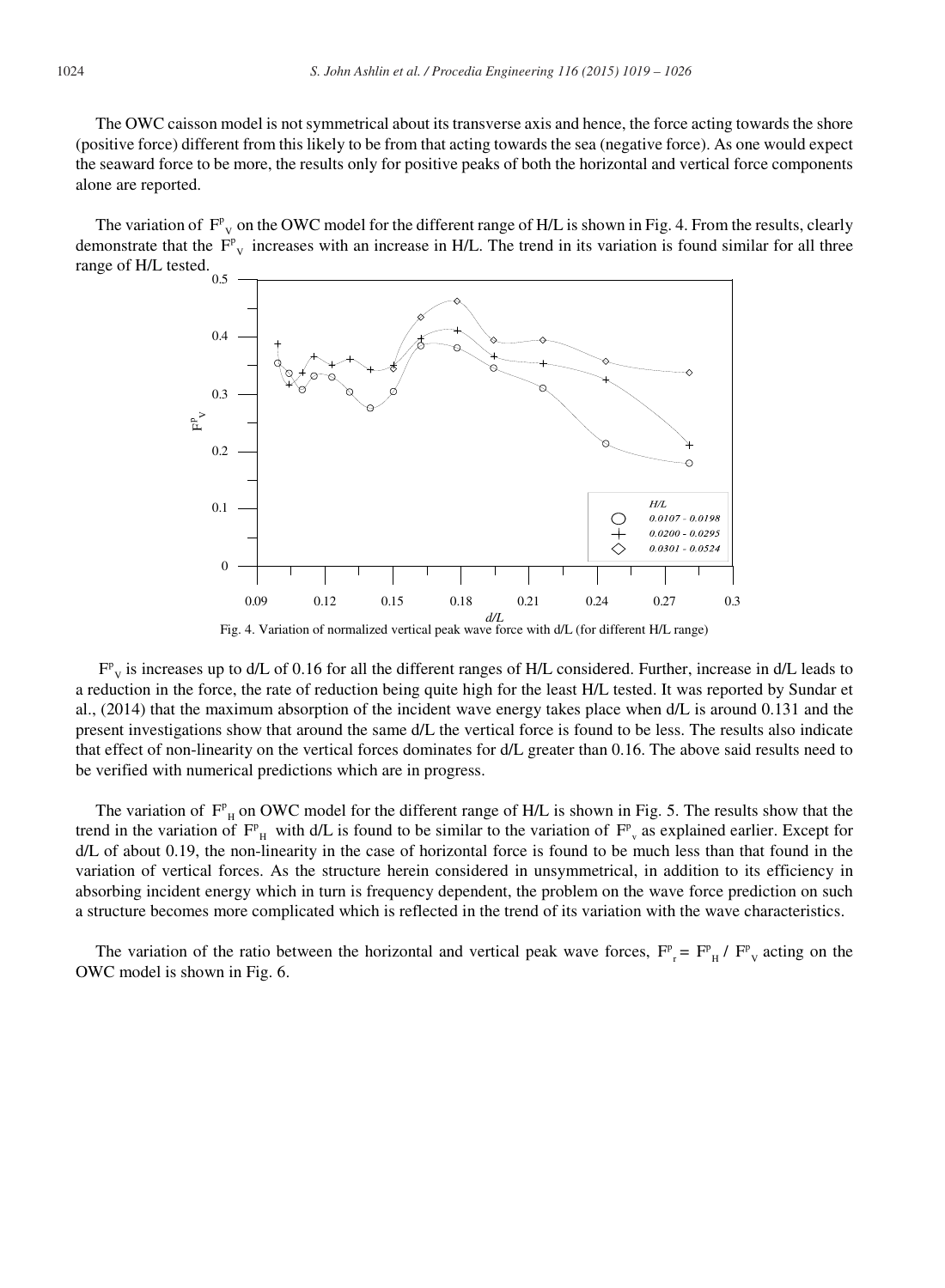

Fig. 5 Variation of normalized horizontal peak wave force with d/L (for different H/L range)



Fig. 6 Variation of normalized peak wave force ratio with d/L (for different H/L range)

## **4. Conclusions**

A comprehensive experimental set-up to measure the total forces on an OWC model was rigged in a flume and subjected to the action of regular waves. The salient conclusions drawn from the study are presented. The peak horizontal wave force acting on the structure is more than 2.5 to 3 times the peak vertical wave force. The wave forces acting on the OWC structure increases with an increase in wave steepness. The both peak vertical and horizontal wave force components increase with an increases in d/L up to the value of 0.16, beyond which a decreasing trend is observed. The nonlinearity due to the variation in the wave steepness in the case of vertical forces is found slightly more compared to the horizontal forces